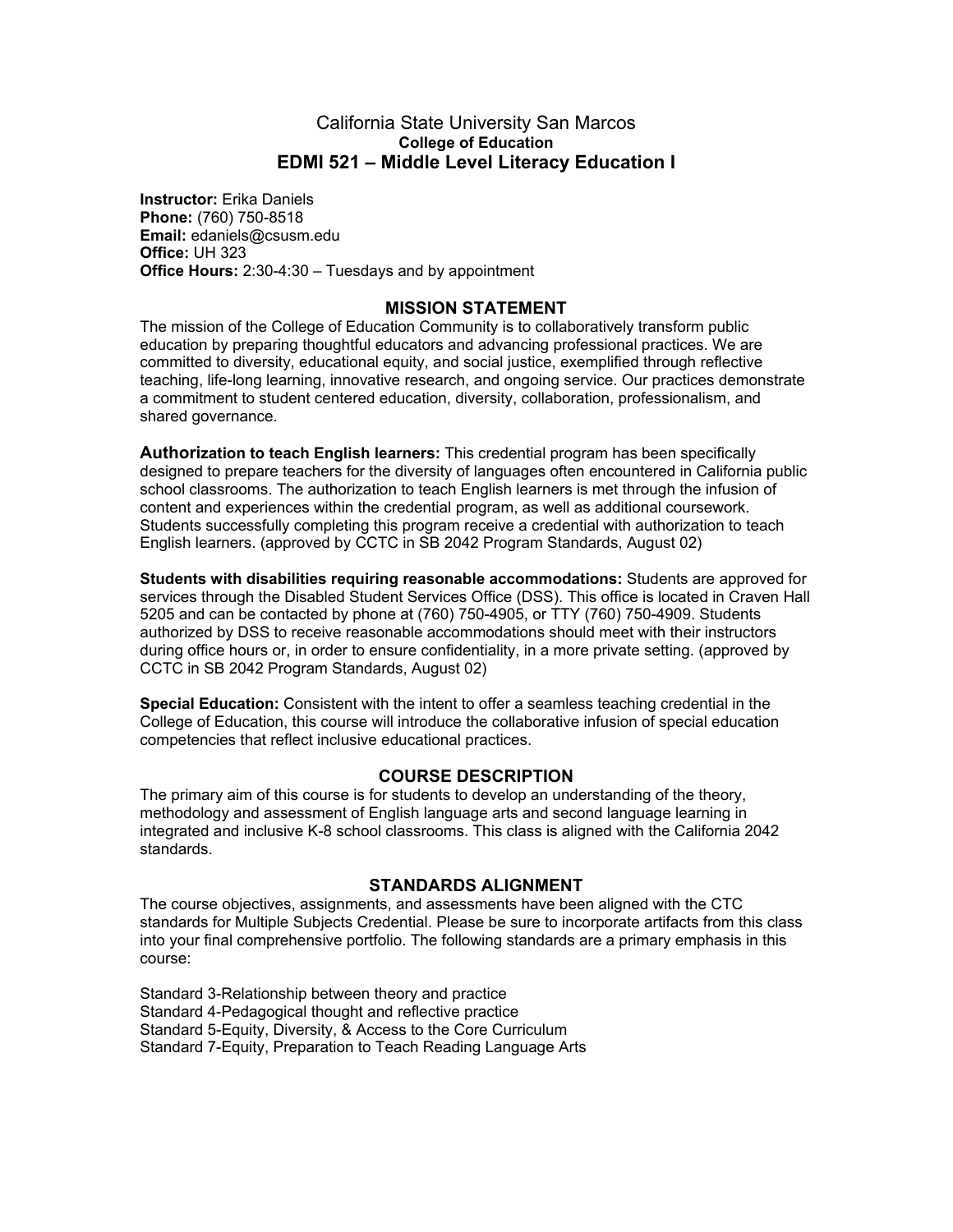# **TEACHER PERFORMANCE EXPECTATIONS (TPE) COMPETENCIES**

This course is designed to help teachers seeking the Multiple Subjects Credential to develop the skills, knowledge, and attitudes necessary to assist schools and districts in implementing an effective program for all students. The successful candidate will be able to merge theory and practice in order to realize a comprehensive and extensive educational program for all students. The following TPE's are addressed in this course:

#### **Primary Emphasis:**

TPE 1a-Subject Specific Pedagogical Skills for MS Teaching

TPE 2-Monitoring Student Learning

TPE 3-Interpretation and Use of Assessments

TPE 4-Making Content Accessible

TPE 6-Developmentally Appropriate Teaching Practices

TPE 6a-Developmentally Appropriate Practices in Grades K-3

TPE 6b-Developmentally Appropriate Practices in Grades 4-8

TPE 6d-Teaching Special Education Populations in General Education Environments

#### Secondary Emphasis:

- TPE 5-Student Engagement
- TPE 7-Teaching English Learners
- TPE 8-Learning About Students
- TPE 9-Instructional Planning
- TPE 10-Instructional Time
- TPE 11-Social Environment
- TPE 13-Professional Growth

TPE 14-Educational Technology

TPE 15-Social Justice and Equity

# **OBJECTIVES**

# **KNOWLEDGE**

Students will:

- gain an understanding of how a first and second language is acquired.
- gain an understanding of the reading process and its relationship to thought, language and learning.
- gain an understanding of how people learn to read and write in their first and second language.
- become familiar with current approaches to the teaching of reading and writing and the theoretical bases of such approaches.
- become familiar with current approaches to the teaching of reading and writing in culturally and linguistically diverse elementary school classrooms.
- become familiar with classroom diagnostic techniques and evaluation procedures.
- become familiar with current approaches to the teaching of reading and writing to children with special learning needs.

#### **SKILLS**

Students will:

- become sensitive observers of children's language using behaviors.
- analyze children's reading and writing behavior as a basis for making instructional decisions.
- translate the results of formal and informal assessment of children's reading and writing behaviors into instructional plans.
- develop the ability to select appropriate materials and instructional strategies to meet the individual needs of students.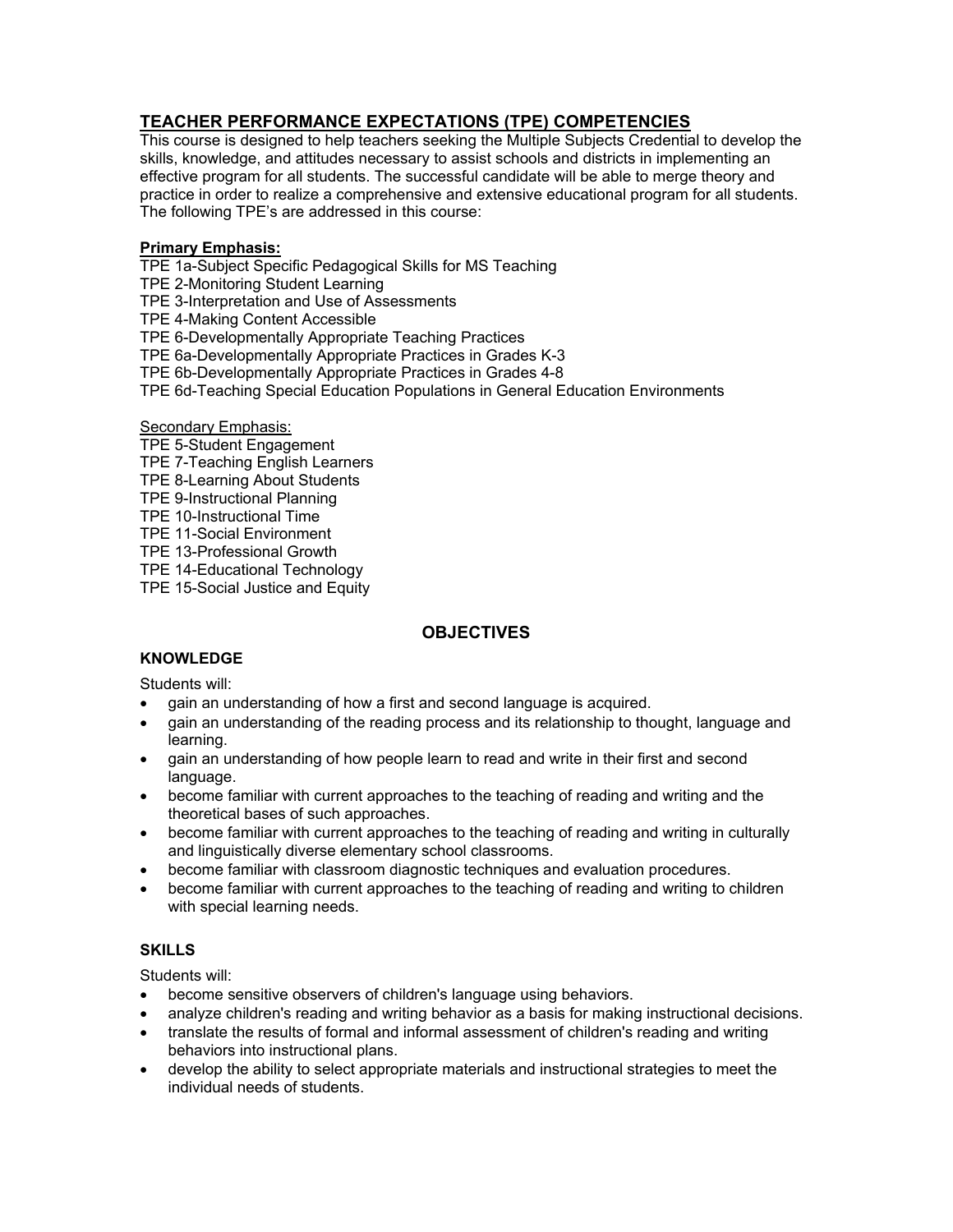• learn how to organize the classroom for teaching reading and writing to culturally and linguistically diverse populations.

### **ATTITUDES AND VALUES**

Teacher candidates will:

- develop an appreciation for the natural language abilities children possess for processing and producing print
- develop an appreciation for the need and value of integrating reading and writing into all areas of the curriculum
- affirm the importance of a rich environment for developing an effective language arts program.
- develop a sensitivity to and appreciation for culturally and linguistically diverse learners.
- develop a sensitivity to and appreciation for children with special learning needs
- develop an appreciation for the importance of reading and writing for their own personal and professional growth
	- develop a respect for each student, his/her abilities and background and the student's right to instruction that meets his or her individual needs.

#### **REQUIRED TEXTS**

- Beers, K. & Samuels, B. (1998). *Into focus: Understanding and creating middle school readers.* Mass: Christopher Gordon Publishers.
- Cunningham, P. & Allington, R. (1999). *Classrooms that work: They can all read and*  write (3<sup>rd</sup> ed.). Longman.
- *Reading/language Arts Framework for CA Public Schools* CA Dept of Ed
- Routman, R. (2000). *Reading essentials.*
- Choose *one* of the following young adult books:
	- Cheriko, J. (2002). *Rat.* Honesdale, PA: Boyds Mill Press.
	- Spinelli, J. (1996). *Crash.* New York: Dell Yearling.
	- Meyers, W. D. (2001). *Monster.* New York: HarperCollins.
	- Paulsen, G. (2002). *Guts.* New York: Bantam Doubleday

#### **HIGHLY RECOMMENDED**

- Bomer, R. (1995). *Time for Meaning.* Portsmouth, NH: Heinemann.
- Cunningham, P. (1995). *Phonics they use*. Harper Collins
- Johns, J. (8<sup>th</sup> ed.) (1997) *Basic Reading inventory*. Iowa: Kendall Hunt.

# **ASSIGNMENTS**

# **ASSIGNMENTS:**

#### **Reading Response/Interactive Journal (20 points)**

For each set of readings, you must write a response. You may respond in a variety of ways that reflect multiple ways of demonstrating knowledge. Possible formats such as found poems, graphic organizers, double entry, sketches, K-W-L chart, etc. will be highlighted in class. You must connect course content with your teaching experiences and observations and express your ideas, opinions, questions and concerns relative to your teaching experience and/or observations. This assignment is ongoing and begins with readings for the second session and will continue until the last week of class. Do not just summarize what you read. Journals will be turned in at the beginning of each class meeting. This journal will be graded according to its comprehensiveness, insightful connections, and "deep understanding" of the issues.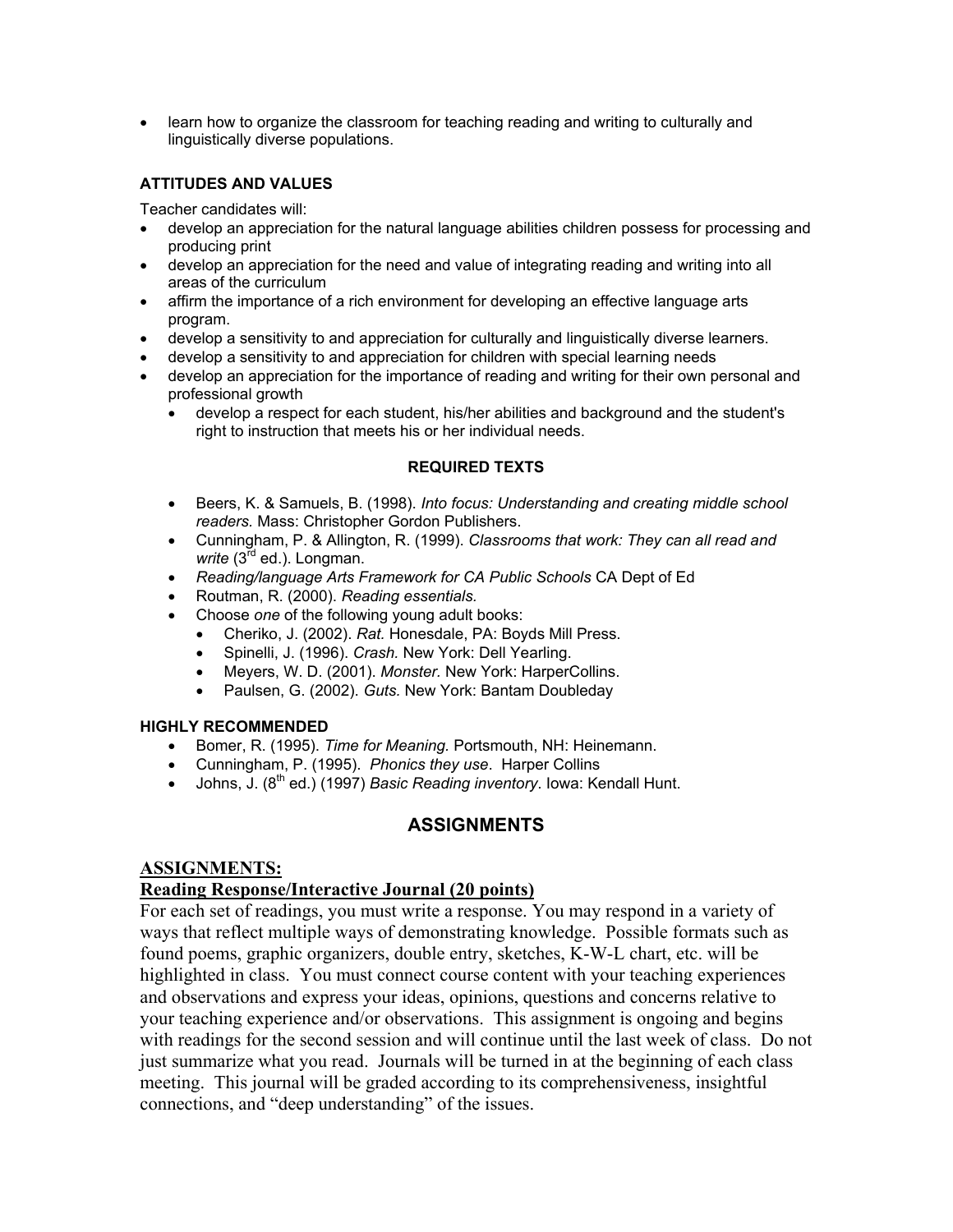**First Grade Observations (20 points)** Spend time in a first grade classroom. Look for the elements of emergent and early literacy that we discuss in class. Observe how the teacher supports the students' emergence into reading and writing as well as how the students respond to lessons on the various content areas that we have discussed in class. You may write up your observations in any format that is comfortable for you. I will be looking for the following:

--What you observed for each of the content areas.

--A description of the students' actions, reactions, participation, etc.

--Your reflection about what you observed. You MUST make connections to course concepts.

**Reading Strategy Lesson Plan (30 points)** Write and present a reading strategy lesson plan for a small group or whole class activity that takes into account your students' needs. They can be mini-lessons, direct instruction, inquiry, or any format you choose. Make your lesson active, interesting, fun and meaningful. Examples of possible strategies include:

Make predictions Form hypothesis Support the hypotheses you make Monitor comprehension while you read Form mental pictures while you read Summarize what you read Make inferences Ask questions of yourself while you read Use context clues to figure out words you don't know Sound out a word you don't know Choose books you can read Organize information while you read. Relate what you are reading to what you already know Recognize the main idea of a story Identify patterns in a text

*Keep in mind when writing your lesson*: What is the purpose of your lesson? How does it relate to real reading? What are your learning goals? How are they aligned with the CA Reading/Language Arts standards (check the Reading/Language Arts framework for CA public schools)? How will you present the lesson (instructional strategies, resource materials, time frame)? How will you group students for the lesson? How will you assess your students? What accommodations will you provide for students who need additional help?

*Important*: Your lesson must address the needs of mainstream students, as well as make provisions for second language learners, students presenting difficulty, and accelerated students. How are you going to work with students who are having difficulty? How will you scaffold second language learners' learning during the lesson? How will your lesson provide enrichment for accelerated students? Will you meet with students individually or in a small group while other students work independently?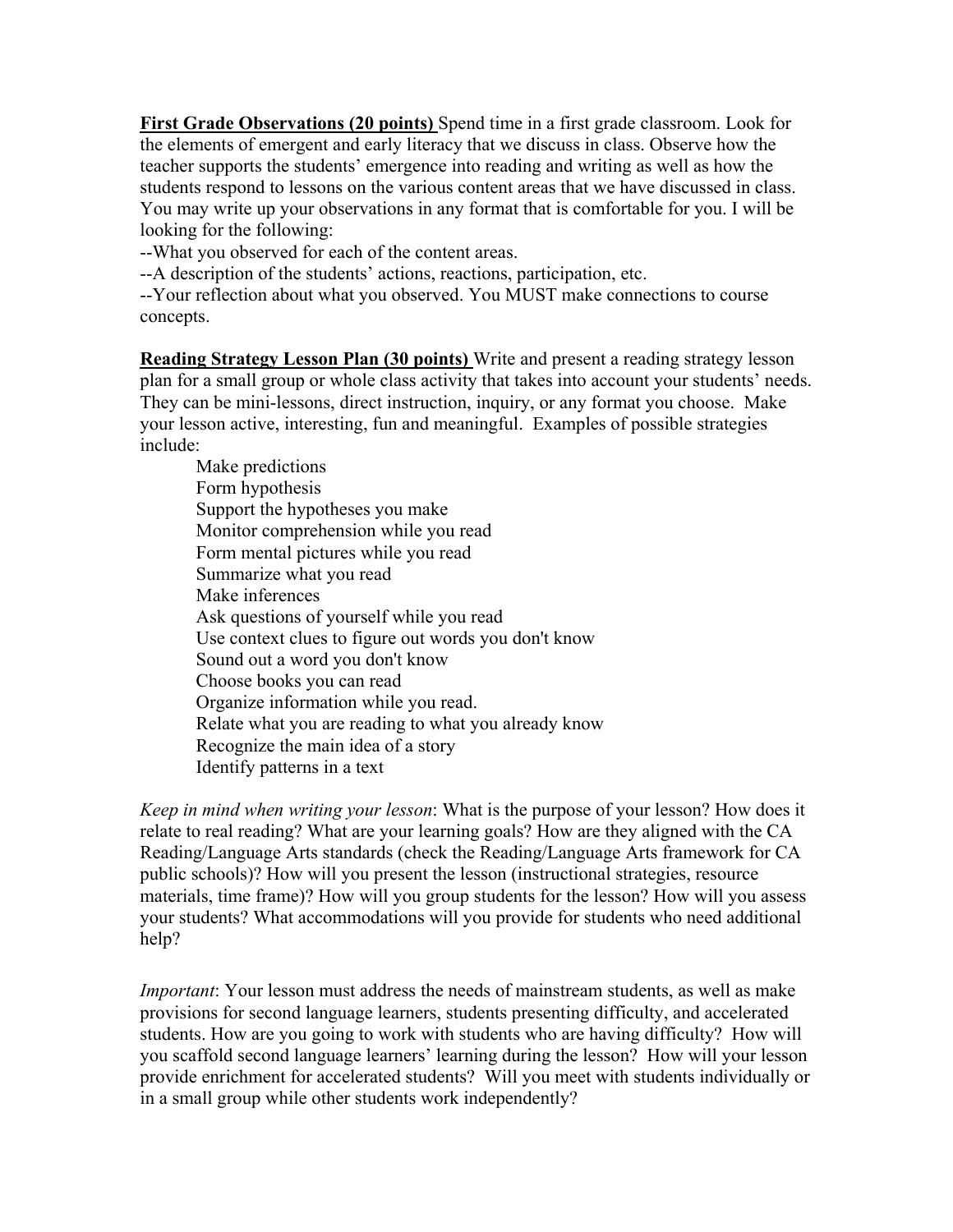# **Choice Assignment (20 points)**

Choose from one of the following. Detailed instructions are posted on Web CT.

- Technology evaluation
- RICA study grids
- Mini case-study
- Book review

# **Thoughtful Participation (10 points)**

Being a teacher involves more than planning lessons and delivering instruction. You must be able to articulate the reasons behind your curricular decisions, to advocate for students, and defend policies about which you feel strongly. Engaging in professional conversations with parents, administrators, other teachers, and the public is imperative for teachers today. To that end, I expect that each student will participate actively in each class session.

# **COE Attendance Policy**

Due to the dynamic and interactive nature of courses in the College of Education, all students are expected to attend all classes and participate actively. At a minimum, students must attend more than 80% of class time, or they may not receive a passing grade for the course at the discretion of the instructor.

As professionals, you are expected to adhere to standards of dependability and promptness. If you miss more than two class sessions or are late or leave early by more than 15 minutes for more than three sessions, you cannot receive an A. If you miss more than three class sessions you cannot receive a B. Should you have extenuating circumstances, you should contact the instructor as soon as possible.

# *Completion of Course Assignments*

Readings should be completed *before* the class meeting listed. All assignments should be handed in on the date due unless previously arranged with the instructor. Late assignments will be penalized by 3 points each weekday late. After one week, late assignments will be given a zero. If you have extraordinary circumstances in your life which will impact your assignments, please let me know. I want you to be able to stay in school and succeed. If you have any questions or concerns, please feel free to come in and speak with me about them.

# **Point Breakdown**

Thoughtful Participation – 10 points Reading Responses – 20 points First Grade Observation - 20 points Reading Strategy Lesson Plan (Critical Assessment Task) – 30 points Choice Assignment- 20 points

# *Grading Scale*

 $94 - 100\% = A$  $90 - 93\% = A$  $88 - 89\% = B +$  $84 - 87\% = B$  $80 - 83\% = B$  $78 - 79\% = C +$